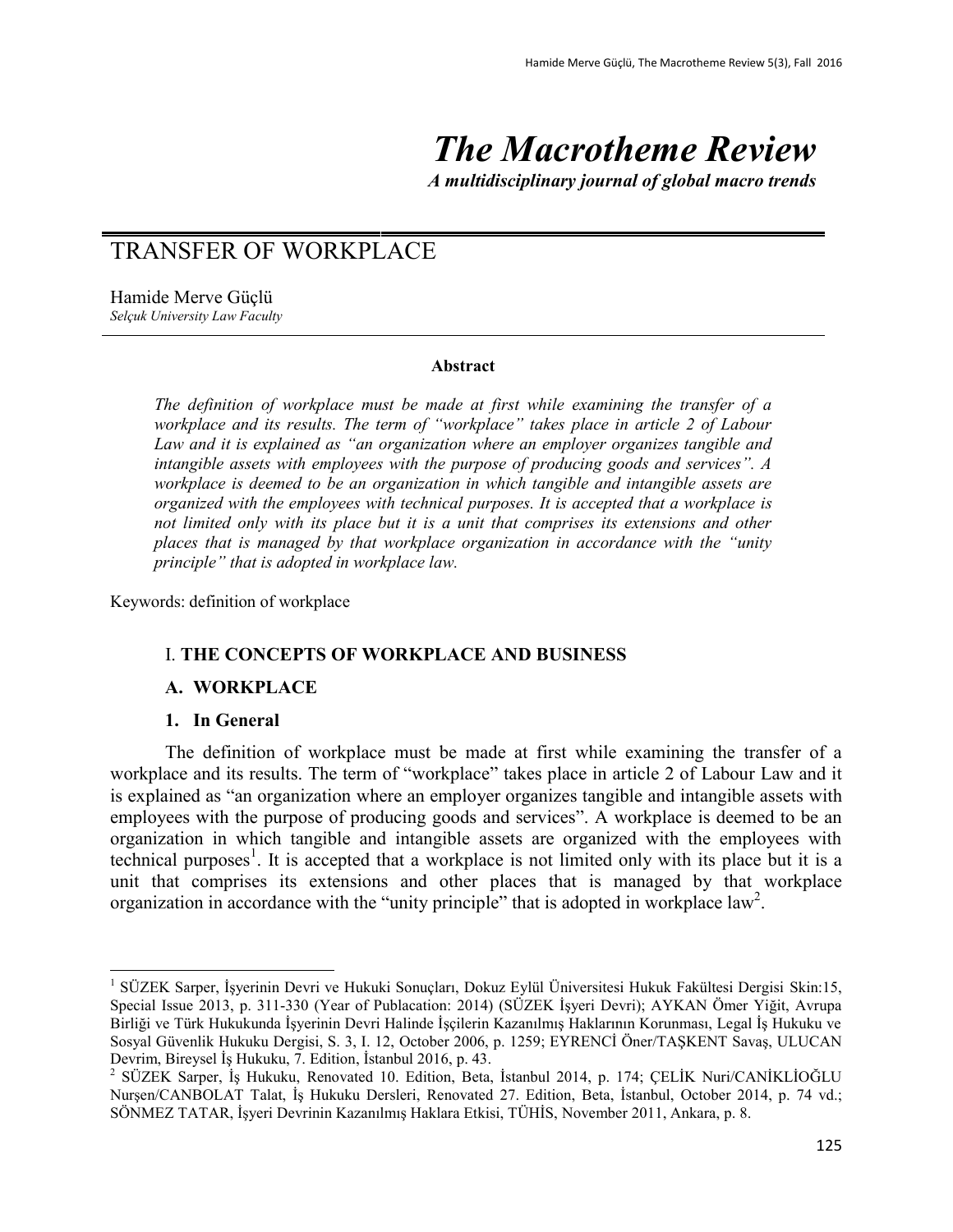The places, extensions, and equipments that are connected to the same employer under a workplace organization are deemed to be a unit as per provision of Workplace Law that regulates "the places qualitatively connected to the goods or services produced by that employer at the workplace and organized under the same management (places connected to the workplace) and other extensions such as rest rooms, day nurseries, dining rooms, dormitories, washing rooms, medical examination and care offices, physical and vocational training locations and courtyards and equipment are also considered within that workplace." (Labour Law  $2/III$ )<sup>3</sup>.

As per definition made within the provisions of that law, an organizational unit under which goods and/or services are produced by the employees who are organized under that organization with technical purposes with its tangible or intangible assets is called workplace<sup>4</sup>. Hence, we can categorize the elements of a workplace as tangible assets, intangible assets, labor force, technical purpose and organization<sup>5</sup>.

#### **2. Department of Workplace**

The place that functions while the workplace is conducting its workplace on the way to its technical targets and that can operate by it when it is seperated from that workplace is called a workplace<sup>6</sup>. If a division in that workplace continues to function as before, even if it is transferred to another person, then it is said that there is a partial transfer<sup>7</sup>.

#### **B. BUSİNESS**

The term business is used a few times in Labour Law No.4857 but there is no definition for that term in the same law. The term business is defined in doctrine as an organization or more than one organization owned by the same employer with the purpose of reaching a financial target<sup>8</sup>. The term business has a much wider meaning with respect to the workplace and a financial target is aimed within it. On the contrary, a workplace has a technical target<sup>9</sup>.

#### **I. TRANSFER OF WORKPLACE**

#### **A. IN GENERAL**

If a workplace is partially or wholly transferred to an another person, it is a fact that the employer will automatically change and in such a circumstance, it is a requisite to preserve the

 $\overline{a}$ 3 SÜZEK, 175; SÖNMEZ TATAR, 6; BİRİNCİ UZUN Tuba, İşyerinin Devri Halinde İşçilerin Haklarının Korunması Bakımından 2001/23EC Sayılı Avrupa Birliği Yönergesi ile 4857 Sayılı İş Kanunu'nun Karşılaştırılması, TBB Dergisi I. 115, 2014, p. 363.

<sup>4</sup> ÖZKARACA Ercüment, İşyeri Devrinin İş Sözleşmelerine Etkisi ve İşverenlerin Hukuki Sorumluluğu, İstanbul, 2008, p. 1.

<sup>5</sup> DOĞAN YENİSEY Kübra, İş Hukukunda İşyeri ve İşletme, İstanbul, Legal Yayıncılık, February 2007, p. 17 vd.; SÖNMEZ TATAR, p. 6.

<sup>6</sup> UZUN Pınar, İşyerinin veya Bir Bölümünün Devri, Sonuçları ve Diğer Üçlü İş İlişkileriyle Karşılaştırılması, EÜHFD, S. XVII, I.1-2 (2013), p. 287. Centel, a part of the law in the workplace can not be divided and transferred to "the transfer of a part of the work" the phrase "transfer of part of the workplace" should be understood as suggesting that. About this subject you can examine CENTEL Tankut, İşyerinin Bir Bölümünün Devrinde Fiziki Mekan, Sicil İş Hukuku Dergisi, I. 9, March 2008, p. 6.

 $<sup>7</sup>$  UZUN, p. 287.</sup>

<sup>8</sup> BİRİNCİ UZUN, p. 368; SÜZEK, p. 179; DOĞAN YENİSEY, p. 33; ÖZKARACA, p. 19.

<sup>9</sup> SÜZEK, p. 179-180; ÇELİK/CANİKLİOĞLU/CANBOLAT; p. 74-75.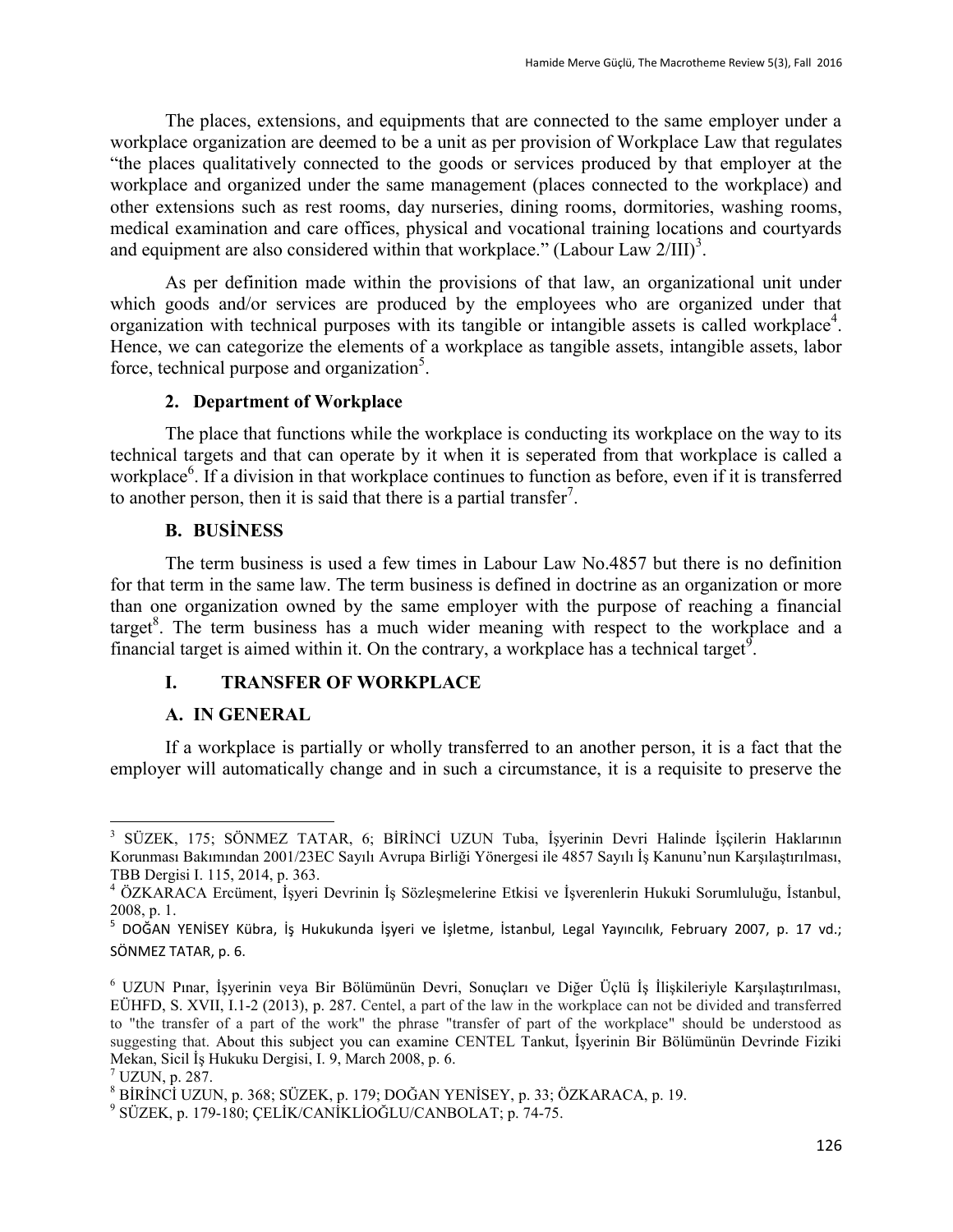rights of employees arising from that workplace relation to be able to take care of safeguarding of their jobs.

While such a regulation is being made with Labour Law, EU Law was taken into consideration. As per European Union Directive 2001/23 that had been taken into consideration, a transfer is defined as "a transfer of an economic entity which retains its identity, meaning an organised grouping of resources which has the objective of pursuing an economic activity, whether or not that activity is central or ancillary" <sup>10</sup>. In Labour Law, there is no definition for a workplace transfer although a few elements and results of such a transfer is explained. From the point of view of Labour Law, we can define the workplace transfer as the transfer of a workplace in whole or in part with all legal undertakings and liabilities from one employer to the other who are the parties of a transfer contract under a legal procedure and pursuing of that workplace under the management of the transferee $11$ . In accordance with that definition, to be able to say that there is a transfer of workplace, first of all the management authority of the transferor must be transferred into the transferee and as a result of this situation the transferor must lost its capacity of being a party to the labour contracts of employers<sup>12</sup>. Besides that, the transfer of a workplace must be conducted under legal procedures. This condition of conducting a legal procedure for a transfer shall be interpreted as the whole change of employers out of the transfers of complete succession and/or the obligations ordered by provisions of law<sup>13</sup>. Lastly, the operations of that workplace shall pursue after that trensfer $14$ .

# **B. TRANSFER OF A DEPARTMENT OF WORKPLACE**

In accordance with the article 6/1 of Labour Law no.4857, it is possible to transfer a workplace partially instead of as a whole. If a workplace is transferred in parts instead of in whole then this transfer is called a partial workplace transfer. Even in a partial workplace transfer, all current contracts of that part of the workplace will be transferred to the transferee with all its rights and liabilities $^{15}$ .

A workplace division is a part of that workplace that functions as to reach to the technical target of this workplace and that can conduct its functions individually even it is seperated from its main workplace<sup>16</sup>. To be able to consider that a partial transfer is affected, all present elements of that division shall be used with the same technical targets of the transferee<sup>17</sup>.

In the grounds of article 6 of Labour Law no.4857 that had been accepted by the Scientific Commission but not written in the Ministerial Bill, the workplace part was explained by providing samples. The said grounds adjudge that a workplace can be transferred "in parts" as well as "in whole". Partial transfer of a workplace that has already taken part in our workplace life lets an employer to transfer the "Marketing Department", and/or "Information Technologies Department" and/or any one of four production departments of a cement plant with all

<sup>10</sup> UZUN, p. 289; BİRİNCİ UZUN, p. 371.

<sup>11</sup> ALPAGUT Gülsevil, İşyerinin Devri ve İş Sözleşmesinin Fesih Hakkı, İstanbul 2010, p. 2.

<sup>12</sup> UZUN, p. 290; AYKAN, p. 1254.

<sup>13</sup> SÖNMEZ TATAR, p. 158; SÜZEK, p. 184.

 $14$  ÖZDEMİR, p. 9.

 $15$  SÜZEK, p. 183; ÖZDEMİR, p. 10.

<sup>16</sup> SÖNMEZ TATAR, p. 41; DULAY Dilek, İşyerinin veya Bir Bölümünün Devri, Legal İş Hukuku ve Sosyal Güvenlik Hukuku Dergisi, S. 8, I. 32, Y. 2011, p. 1376.

<sup>17</sup> SÜZEK, p. 185.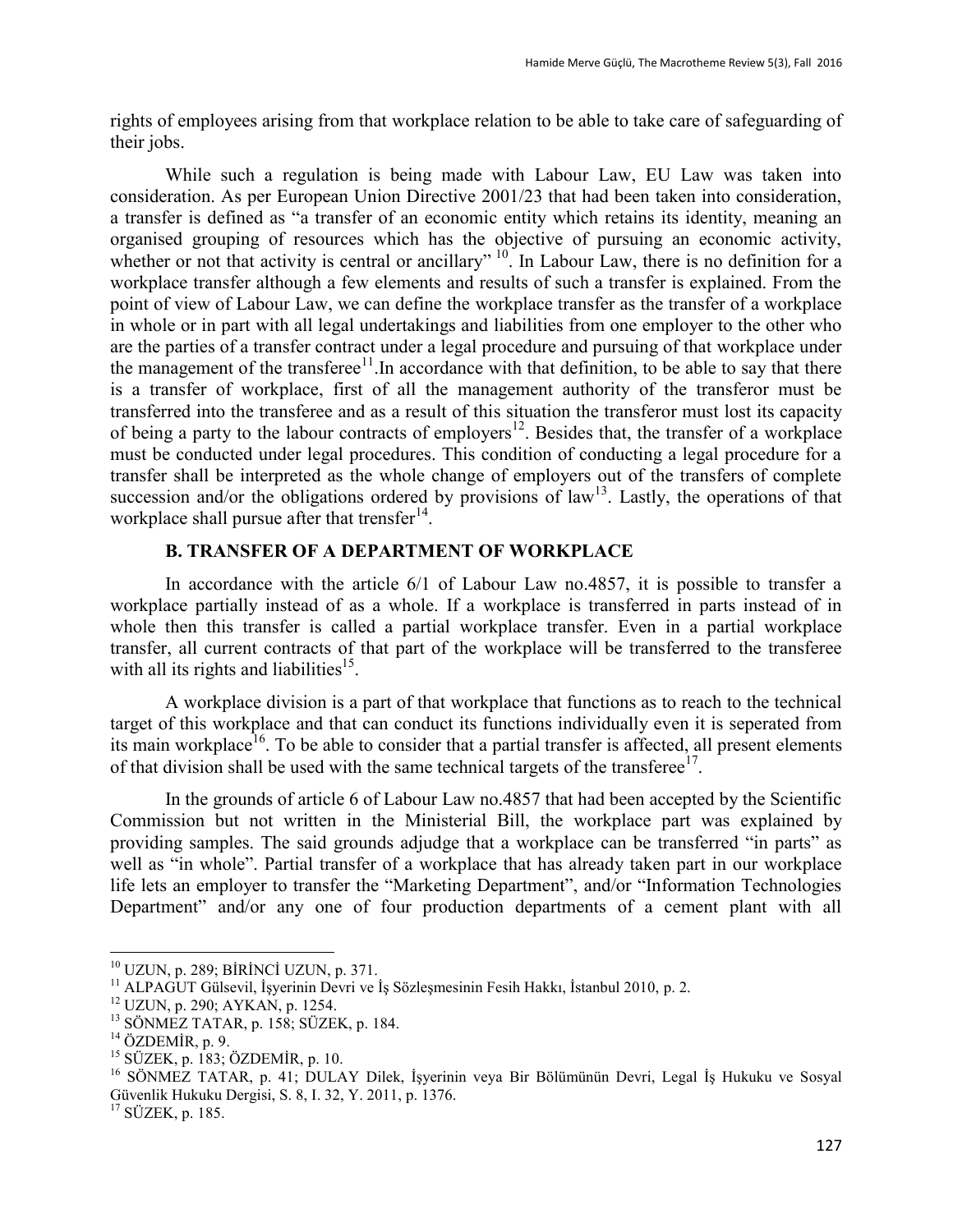machinery, equipment, vehicles, and hardware together with the employees to any other employer<sup>18</sup>.

#### **C. TERMS FOR TRANSFER OF WORKPLACE**

In accordance with the European Union's Directive no 2001/23, there are some terms and conditions of the transfer of a workplace including the presence of an economic unit (workplace), transfer of it to an another employer (changing of the employer), a legal procedure for this transfer, and preservation of the financial identity of the unit with respect to the transfer procedure<sup>19</sup>.

In accordance with the article 6 of Labour Law no 4857, to be able to say that a workplace transfer safeguarding the emloyee's jobs have been accomplished, the fundamental elements that provide the continuity of that workplace must also be transferred<sup>20</sup>. When the article 6 of Labour Law is taken into consideration, it is understood in paralel with the EU Directive that the transfer terms consist of the presence of a workplace, the transfer of that workplace, and conducting the transfer based on a legal procedure<sup>21</sup>. In another words, to be able to say that a workplace is transferred, first of all the transferor must lost his capacity of management in lieu of an another employer with that transfer and as a result of this transfer, he must lost his authority to become a part of that contract. It is impossible to say that a transfer is conducted if the employer is the same and no change occurred to his employer attribute es per article 6 of Labour Law<sup>22</sup>. The transfer of workplace must be executed based on a legal procedure and finally, the operation of workplace must assure.

It is indicated in the law and in the grounds of it that the whole or partial transfer of a workplace must be based on a legal procedure and all workplace transfers out of the death of a real person employer and the transfer of the workplace to his successors must be based on a legal procedure<sup>23</sup>.

#### **D. THE RESULTS OF TRANSFER OF WORKPLACE**

## **1. The Transfer of Labour Contracts to the Transferee with all Rights and Liabilities**

The effect of a workplace transfer to the labour contracts of the employees is regulated in article 6 of Labour Law under the caption "Transfer of a workplace or a part thereof". Said article regulates that if whole or a part of a workplace is conducted under legal procedures then all current labour contracts of the employees will also be transferred to the transfere with all their liabilities and rights. In another words, the labour contracts of the employees are also transferred to the transfere with all their legal rights and liabilities without any need to do something to

<sup>&</sup>lt;sup>18</sup> ŞAKAR Müjdat, İşyerinin veya Bir Bölümünün Devri Halinde İşçi Alacaklarından İşverenin Sorumluluğu, Yaklaşım, Year: 18, C. 212, August 2010, p. 186.

<sup>19</sup> SÜZEK, p. 184-185; UZUN, p. 291; SÖNMEZ TATAR, p. 33; SÜMER Haluk Hadi, İş Hukuku Uygulamaları, 5. Edition, Mimoza, Konya 2015, p. 69.

 $20$  SÜZEK, İş Hukuku, p. 192-193.

<sup>&</sup>lt;sup>21</sup> ALPAGUT, p. 28; UZUN, p. 292.

<sup>&</sup>lt;sup>22</sup> KILIÇOĞLU Mustafa/ŞENOCAK Kemal, İş Kanunu Şerhi, S. 1, 2. Edition, İstanbul, Legal, July 2008, p. 194; SÖNMEZ TATAR, p. 40.

 $23$  SÖNMEZ TATAR, p. 39.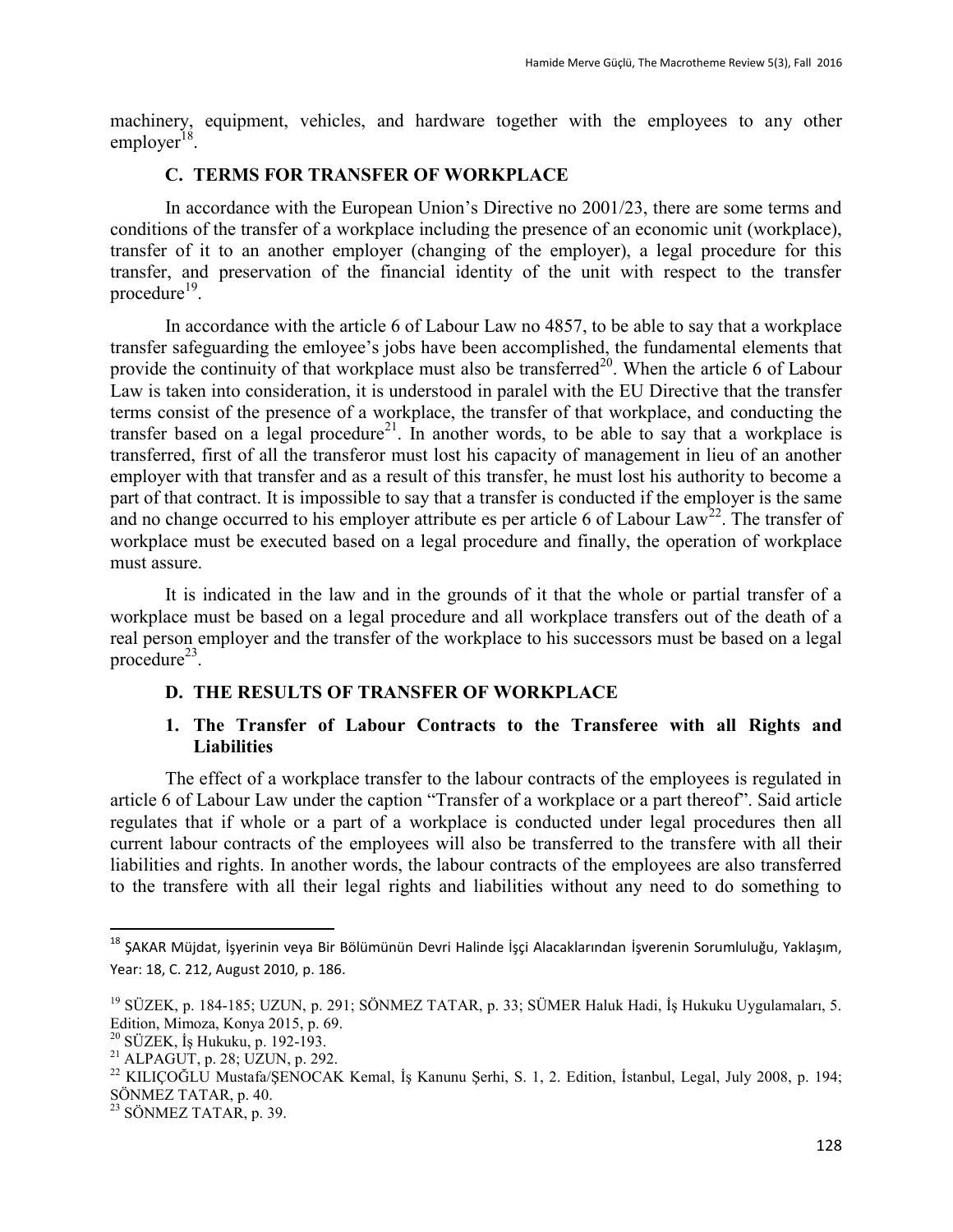transfer them due to the mandatory provision of the law<sup>24</sup>. With the transfer of the workplace, the transferee gets the capacity of "employer"<sup>25</sup>.

The rights and liabilities arising from the transfer of a workplace comprise also the personel regulations, internal regulations, workplace practices and all directions put into effect by the employer. The transferee will be liable for all working conditions that are related with this workplace<sup>26</sup>.

#### **2. The Situation of the Employee Receivables**

The article 6 of Labour Law assures all receivables of the employees that have been assed before workplace transfer by adjudging that all rights and liabilities related with the labour contracts will also transferred with the transfer of workplace. Although this is the natural result of the principle that all labour contracts will be transferred to the transferee with all rights and liabilities, it also complies with the provision of the transferor and the transferee are jointly liable for those rights explained in article 3 of the said law<sup>27</sup>. In accordance with the article  $6/3$  of Labour law, if the workplace is transferred then the transferor and the transferee are jointly liable for the receivables and for the due debts that have been assessed before this transfer procedure. But the liability of the transferring employer is limited with two years beginning from the date of transfer.

The liability of the transferee employer arisis with the provisions of law and hence there is no need for him to make a commitment for such liability to the transferring employer or to the employees<sup>28</sup>. But the transferee does not have any liability for the labour contracts that had beer terminated before the date of transfer.

The severance payment of an employee has a serious prominence as per labour law. The rights and the contents of such rights of an employee increases with the labour contract period of that employee. While transferring the workplace, the rights of employee must also be preserved. Hence, any transferee that transferred a workplace in whole or in part is kept liable for the rights of an employee arising from his service periods and he must take into consideration the commencement date of that employee with the transferor employer. In another words, the service period of an employee is protected based on labour contracts mobilized to the transferee with the transfer of workplace<sup>29</sup>. As a result of this regulation, the service periods of an employee with the transferor must be considered as passed with the transferee employer<sup>30</sup>.

<sup>24</sup> ÇELİK/CANİKLİOĞLU/CANBOLAT, p. 79; MOLLAMAHMUTOĞLU Hamdi/ASTARLI Muhittin/ BAYSAL Ulaş, İş Hukuku, Revised and Renovated 6. Edition, Turhan Kitabevi, Ankara, 2014, p. 272; SÜMER Haluk Hadi, İş Hukuku, 20. Edition, Mimoza, Konya 2015, p. 25; ÖZDEMİR, Cumhur Sinan, Alt İşverenlerin Değişmesine Karşın İşçinin İşyerinde Çalışmaya Devam Etmesi, Terazi, S. 10, I. 103, March, 2015, p. 76; AYKAN, p. 1270; DULAY, p. 1380.

<sup>25</sup> KILIÇOĞLU/ŞENOCAK, p. 182; SÜZEK, p. 187; ÇANKAYA Osman Güven/ÇİL Şahin, İş Hukukunda Üçlü İlişkiler, Ankara 2011, p. 375; SÖNMEZ TATAR, p. 32.

<sup>26</sup> UZUN, p. 298; BİRİNCİ UZUN, p. 386.

<sup>&</sup>lt;sup>27</sup> ÖZDEMİR, p. 11-12; DULAY, p. 1380; ÖZKARACA Ercüment, İşyeri Devri Devirden Önce Doğan Borçlardan Sorumluluk Karar İncelemesi, Çalışma ve Toplum, 2009/1 (ÖZKARACA Karar İncelemesi), p. 142.  $28$  ÖZDEMİR, p. 12.

<sup>29</sup> ÇELİK/CANİKLİOĞLU/CANBOLAT, p. 80; SÜMER, p. 26; UZUN, p. 300; ULUCAN Devrim, İşyeri Devrinin İş İlişkilerine Etkisi ve Devir Nedeni ile Yapılan Fesihlerin Hukuki Sonuçları, Sicil İş Hukuku Dergisi, I.14, June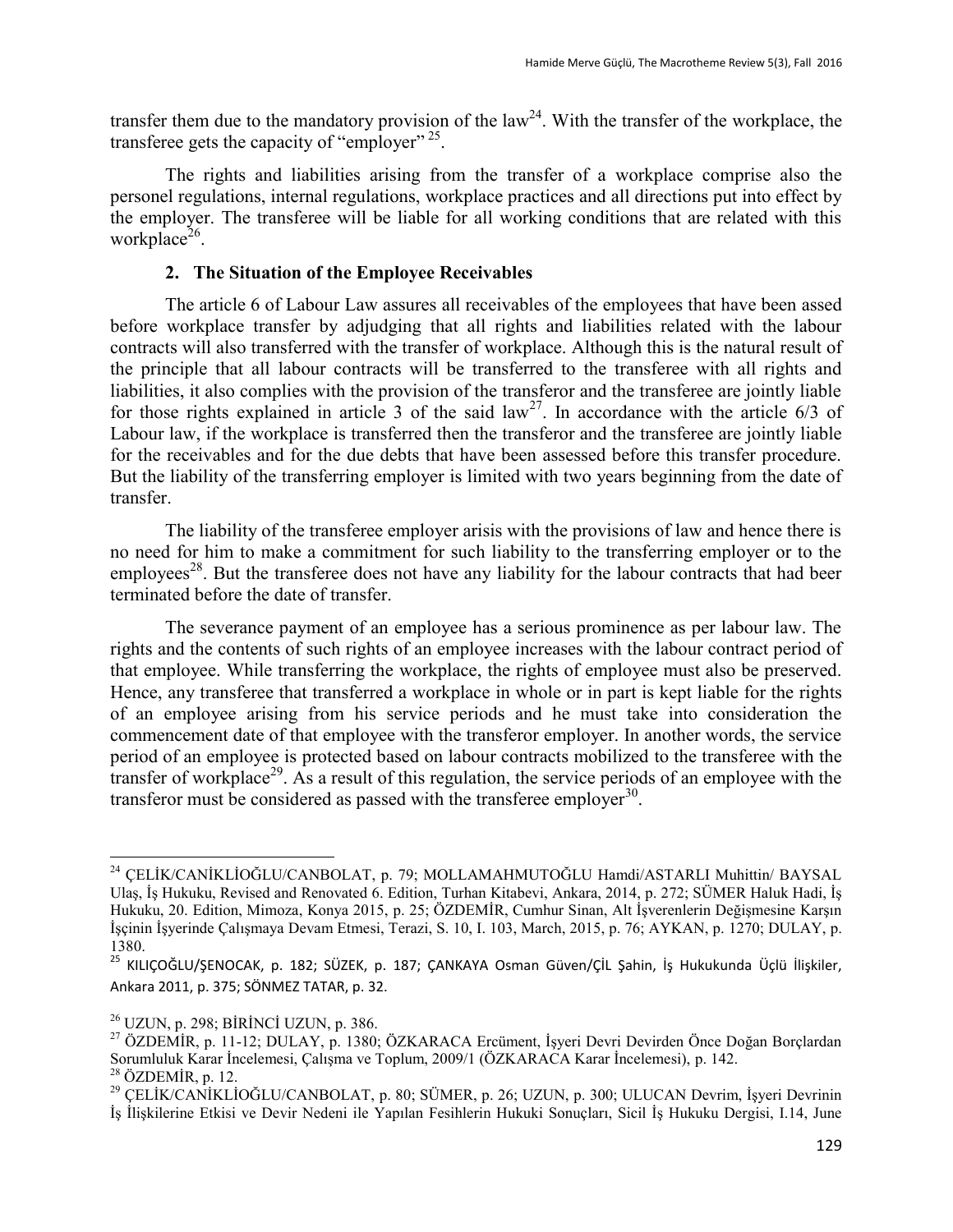Hence, the calculation of payments that must be based on service period of that employee like severance and notice pays and annual vacational payments must be made by taking into consideration the commencment date of that employee with the transferor employer. The regulation that regulates the liability of employer with reference to the severance payment of an employee orders that the calculation must be made by taking into consideration the service periods with the prior employers and the transferor or the transferee employers cannot make any agreement between them on the contrary to that provision $3<sup>1</sup>$ .

The article 14 of the Law no.1475 that regulates the severance payments is currently in effect. As per article 14/II of the Law no 1475, liability of the transferor employers are limited with service periods and payments made to that employee at the date of transfer in case any transfer of workplace is conducted.

The severance of an employee can be demanded from the transferee employer by making a calculation based on the last payment and based on the periods with the transferor and transferee employers. The transferee employer is liable for the whole severance payment of an employee by taking into consideration the service periods spent with the transferor employers and the transferee and by taking into consideration the latest salary payment and cannot claim that the employee must refer to prior employers for the severance amounts of the service periods spent with them<sup>32</sup>. But the transferee employer can recourse to the previous employers for the severance amounts based on the periods related with them.On the other hand, it must be noted that the employee does not need to apply to the transferee employer for all of his severance payments. If the employee wants, he can apply for the payment to the prior employers for the amounts related with the service made with them<sup>33</sup>. Such a request made by the employee to the transferor employer is subject to a lapse of time for ten years and this request must start after the date he gains his right for severance payment by not taking into consideration whoever he works for.

Another prominent detail that must be noted on this subject is two years of liability limitation expressed in article 6 of Labour Law will not take any effect since there is no limitation with regard to the liabilities of a transferor employer as per article 14/2 of the Law no.1475 $34$ .

The other right of an employee that requires the service period must be taken into consideration is the notice pay. In article 6/3 of Labour Law that regulates the joint liability of employers when they transferred their workplace, the receivables of workers that accrued before the date of transfer and due on the transfer date consist of salary, bonus, premium, week-end wage, national holiday premium, vacation-pay, and over-time pay. Since the current labour contracts do not terminate at the date of transfer, the abrogation term for notice pay will not be effected as is for severance payment<sup>35</sup>. Hence, the employee cannot demand the notice pay due to

**.** 

<sup>2009,</sup> p. 36; ESEN Bünyamin/DEKDAŞ Fikret, Türkiye Sosyal Güvenlik Hukukunda İşyerinin Devri Halinde Prim Borçlarından Doğan Hukuki Sorumluluk, Terazi, S. 9, I. 94, June 2014, p. 47.

<sup>30</sup> BİRİNCİ UZUN, p. 387; DULAY, p. 1384.

<sup>31</sup> ÖZKARACA, p. 372; TOPCU, p. 279.

<sup>32</sup> ÖZKARACA, p. 369; TOPCU, p. 278; ÖZDEMİR, Cumhur Sinan, İşyeri Devrinin İş Kanunu Yönünden Hukuki Sonuçları, Terazi, Year: 7, I. 70, June, 2012, p. 111; ÖZDEMİR, Alt İşveren, p. 77; Y9HD., 11.10.2010, 33353/28589 January, p. 1681.

<sup>33</sup> SÜZEK, p. 189; TOPCU, p. 278.

<sup>34</sup> SÜZEK, p. 189; SÜMER, p. 26.

<sup>35</sup> TOPCU, p. 279.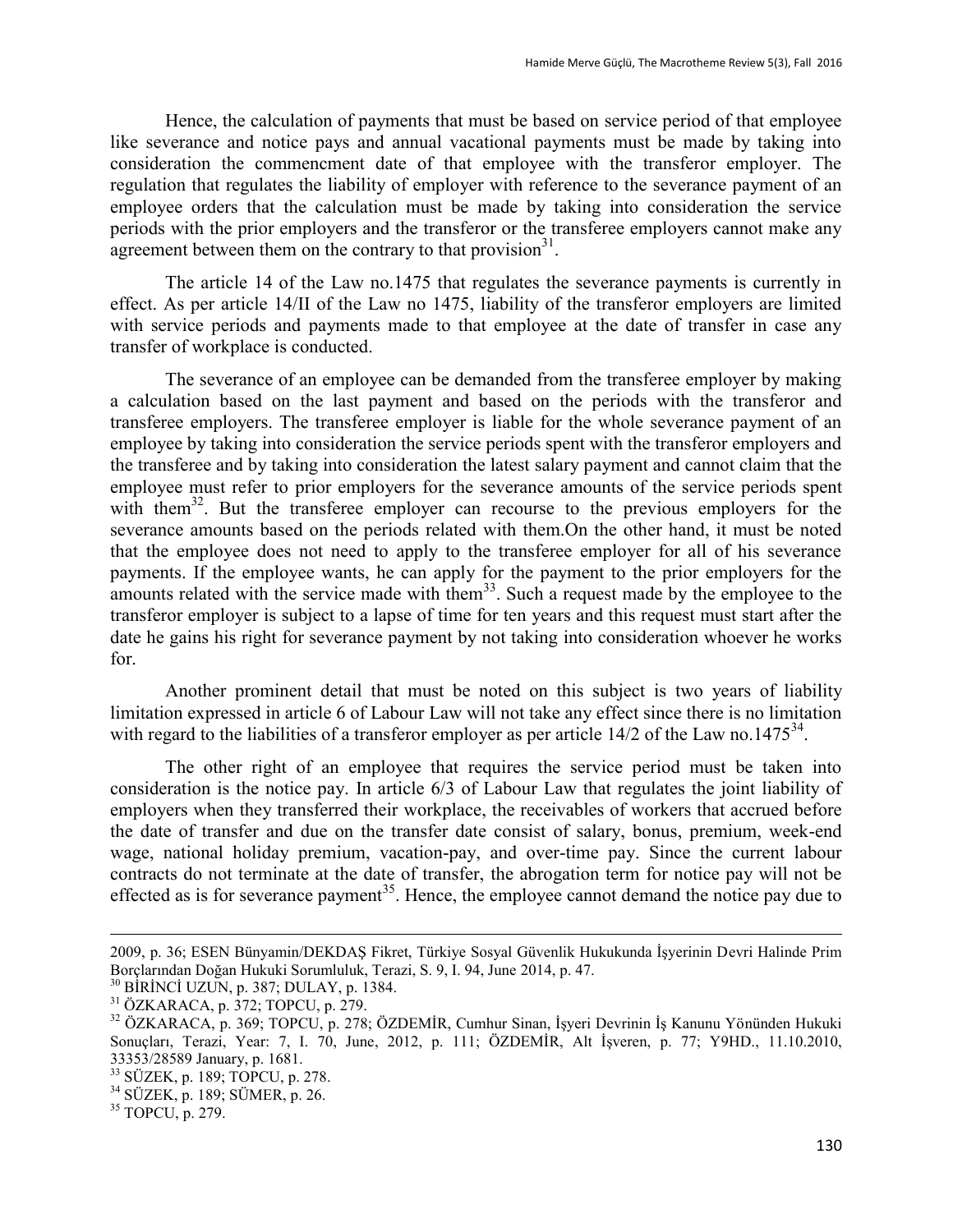transfer of workplace. One of Supreme Court decision adjudges that "…the transfer of the workplace shall not terminate the labour contract. The defendant employer's claim that he paid for severance shall no effect the result. It is concluded that the claimant worker continued to do his work without any interrupt during transfer. Hence, the claimant's demands for severance and notice pays shall be rejected."<sup>36</sup>

On the other hand, in accordance with the article 6/2 of Labour Law, the transferee employer is liable to do his worker's procedures with respect to the date of commencement of work with the transferor employer. Since the amount of notice pay is calculated based on the service period plus the notification of termination period that has not been used, the notice pay receivable of an employee is one of the rights of an employee that is based on his/her service period. Hence, the transferee employer is liable to pay the severance payment of an employee by taking into consideration the service periods spent with the transferor employer and then calculate this amount based on whole service period of that employee with all previous employers.

The transferee employer is liable to make the notice payment of an employee which is different from the severance payment. The transferee employer has no right to recourse to the transferor employer for the amounts spent with the transferor employer<sup>37</sup>. The Supreme Court's adjudgements are on the same direction with this principle<sup>38</sup>.

Any labour contract shall not terminate with the transfer of workplace due to the fact that the same employee continues to work with the new employer under the same conditions. Accordingly, an employee cannot claim any rights with respect to termination, and severance (and notice) pays by asserting that the workplace has been transferred. The Supreme Court also adjudges that "The labour contract of the employee is transferred to the transferee with the transfer of workplace. Hence, the employee cannot claim for severance and notice pays. Any transferor that transferred his workplace without taking into consideration this principle cannot be liable for severance and notice pays''<sup>39</sup>.

On the other hand, if the labour contract of an employee has been terminated before the date of transfer by giving the right of severance payment on behalf of that employee, the transferee employer is in no way liable for that severance payment<sup>40</sup>.

## **3. The Limitation of the Liabilities of Transferor Employer**

In accordance with the article 6/3 of Labour Law, the transferor and the transferee employers are jointly liable for two years for the employee receivables that accrued before the date of transfer and due on the date of transfer. Due to this provision, two points must be clarified while determining the liabilities of any transferor employer. First of all, the receivable must be accrued before the date of transfer. Besides that, this receivable must be due on the date of transfer. If both of those two conditions are present then the liability belongs to the transferor employer. On the contrary sitatuation, that is, the receviable accrued after the date of transfer or

 $\ddot{\phantom{a}}$ 

<sup>36</sup> Y9HD. 6.2.2001, 18288/1817 OCAK Uğur, 4857 Sayılı İş Kanunu'na Göre 9. Hukuk Dairesinin Emsal İçtihatlarıyla İşçilik Alacakları, S. 2, Ankara 2013, p. 280.

<sup>37</sup> TOPCU, p. 280.

<sup>38</sup>Y9HD., 10.5.2012, 7933/16614 OCAK Uğur, p. 1668.

<sup>39</sup> Y9HD., 17.1.1991, 9163/195 SÜMER, Uygulamalar, p. 72.

<sup>40</sup> ÖZKARACA, p. 360; TOPCU, p. 277.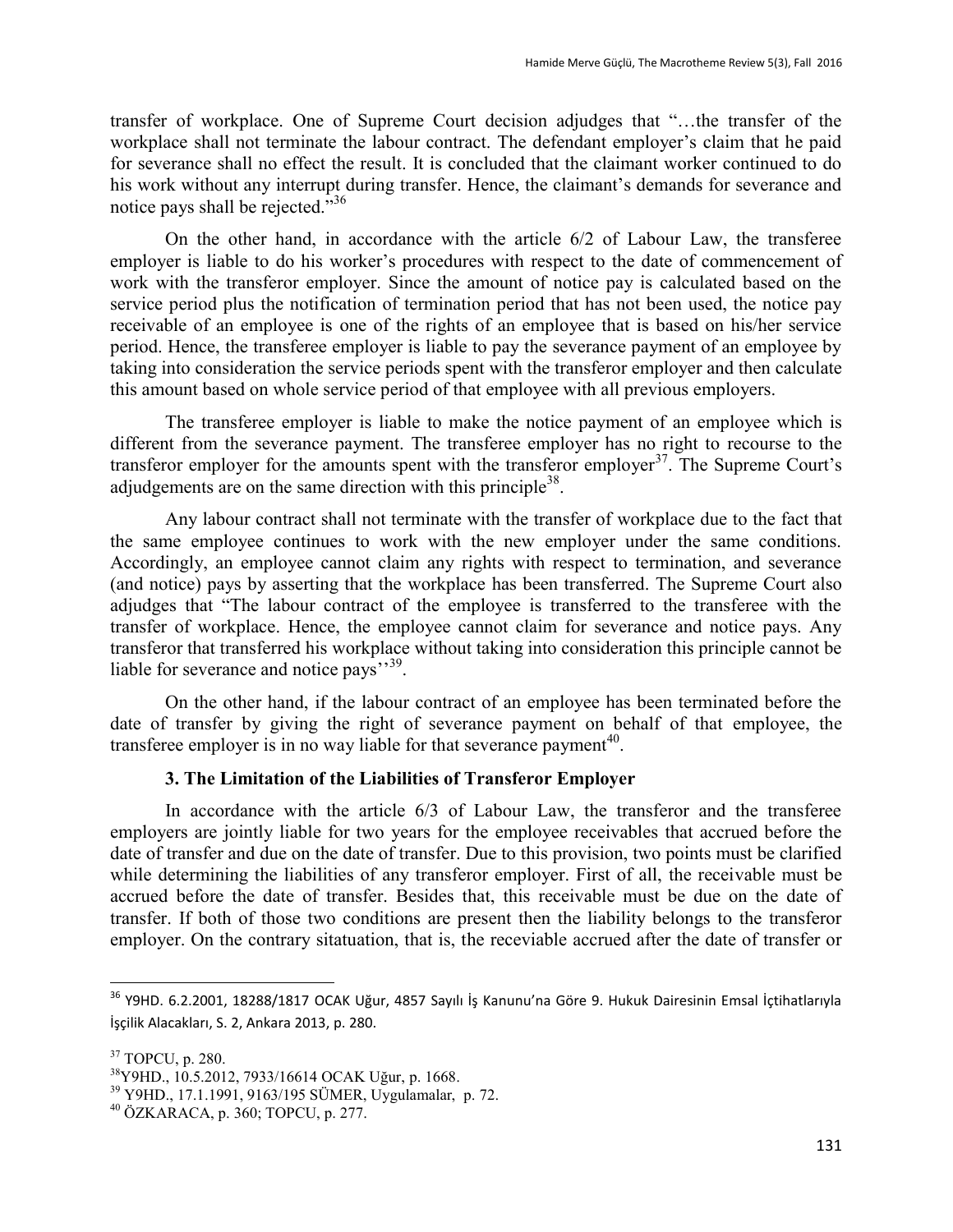the recivable is not due on the date of transfer then the transferor employer has no liability for those receivables $41$ .

With reference to the enforcement of article 6/3 of Labour Law, the date of transfer is important while determining the liabilities of the transferor employer. The period of two years cannot be deemed to be under the concept of period of limitation and it is only a foreclosure period. Hence, the termination of two years of period or any interruption thereto is not possible and the judge must take this period into consideration ex officio<sup>42</sup>. Although it is considered to be possible to extend the two years of period that is regulated by article 6/3 of Labour Law on behalf of any employee, it is not possible to deduce this period against the benefits of any employee<sup>43</sup>.

With reference to this provision of law, the joint liability of two employers must be deemed to be joint and several liabilities. Althuogh any other different arrangement between them under the contract of transfer is possible and in effect between them, this arrangement shall not have any effect against the rights of an employee.

If the employer is a legal entity then the joint liability provisions cannot be exerted upon the employer in case the qualitative or quantitative characteristics of this legal entity like merging, joining, and etc changes (Article 6/4 Labour Law). Accordingly, the new entity after merging or joining or in case the type of company changes then the new legal entity has its liabilities.

#### **4.The Effect of Workplace Transfer with Respect to the Notice Period**

The effect of a workplace transfer to the right of parties' notice period is regulated under article 6/5 of Labour Law. According to this article, it is ensured that an employer cannot terminate any of its employees' labour contracts due to whole or partial workplace transfer and such a transfer does never constitute a valid reason for any employee to terminate his/her labour contract. This provision complies with the union acquis. In fact, the provision expressed in article 6 of Labour Law stating that if a workplace is transferred, all current labour contracts shall be transferred with all their rights and debts to the new employer brings the natural result of no labour contract can be terminated due to workplace transfer<sup>44</sup>.

The law ensures that the employers and the employees reserve the right of terminating their labour contracts in case any workplace transfer is made. The transfer of workplace does not constitute a substantial alteration at the working conditions and does not allow any termination to the labour contracts. The terminations based on workplace transfer and the terminations based on term are prohibited in article 6/5 of Labour Law under the provision of "*Neither the transferor nor the transferee employers can terminate the labour contracts due to the transfer of workplace in whole or in part*". As a result of this provision, it is not possible for the transferor and for the transferee employers to transfer the workplace without any employees as is observed in practice. On the contrary situtaion, the terminations based on such a transfer will be cancelled<sup>45</sup>. But it is

<sup>41</sup> <sup>41</sup> SÜZEK, p. 188-189; ÇELİK/CANİKLİOĞLU/CANBOLAT, p. 80; ÖZDEMİR, p. 14; MOLLAMAHMUTOĞLU/ASTARLI/BAYSAL, p. 278; SÜMER, p. 26; ULUCAN, p. 37; ESEN/DEKDAŞ, p. 46; KILIÇOĞLU/ŞENOCAK, p. 199.

<sup>42</sup> MOLLAMAHMUTOĞLU/ASTARLI/BAYSAL, p. 281.

<sup>43</sup> ÇELİK/CANİKLİOĞLU/CANBOLAT, p. 80; ÖZDEMİR, p. 15.

<sup>44</sup> MOLLAMAHMUTOĞLU/ASTARLI/BAYSAL, p. 274; SÜMER, p. 26; ULUCAN, p. 38; BİRİNCİ UZUN, p. 386; AYKAN, p. 1275; DULAY, p. 1384; KILIÇOĞLU/ŞENOCAK, p. 199-200.

<sup>45</sup> SÜZEK, p. 190; UZUN, p. 301.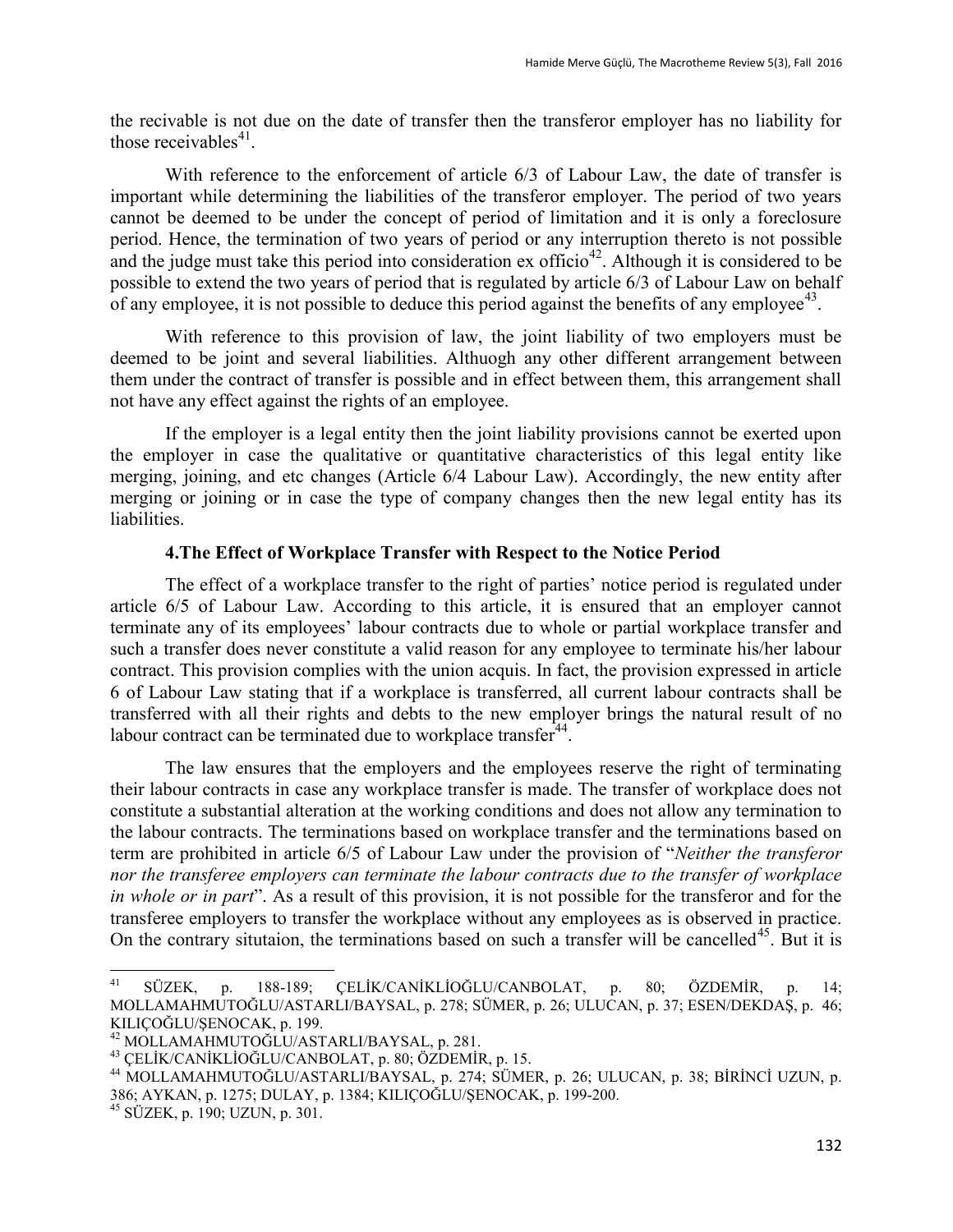possible to terminate the labour contracts based on substantial alteration at the working conditions in accordance with the article 22 of Labour Contract only after the transfer of workplace and while working with the new employer.

On the other hand, in article 6/5 of Labour Law it is regulated that "*The termination rights of transferor or the transferee are reserved with regard to the financial or technological grounds of the employer".* Hence, the time-bound termination right can be used in case there is a valid ground out of transfer. In such a case, if the transferor or the transferee is in need of reorganizatioal or technological valid grounds then those employers can use their time-boud termiation rights<sup>46</sup>.

The transfer of workplace never constitutes a valid ground for termination in favour of an employee but there is no obstacle to use the right of time-bound termination as per article 17 of Labour Law. On the other hand, if an employee terminates his labour contract as per article 17 of Labour Law then since this does not constitute a valid ground for termination he cannot demad severance payment (article 14 of Law No.1475)<sup>47</sup>.

## **III. COMPARISON OF THE TRANSFER OF WORKPLACE WITH THE OTHER THREE-WAY BUSINESS RELATIONS**

#### **A. IN GENERAL**

Attributing the liability of an employee's rights to more than one employer is only possible when there is a three-way workplace relation in the meaning of law. Three-way workplace relation is a legal relation that results in being effected with all or some of the rights and liabilities of labour contracts without any need to a new contract although not being a party to the contract. Some of the following three-way workplace relations like principal-sub contractor, temporary workplace relation, and workplace transfer or labour contract transfer is needed to be able to attribute the liability of rights of an emplyoee to more than one employer<sup>48</sup>.

Indeed, it is a necessity to determine who is responsible for the rights of an employee in case there are three-way workplace relations. The need for comparing the transfer of workplace with the other three-way workplace relations arises at this point.

# **B. PRINCIPAL-SUB CONTRACTOR RELATION AND THE TRANSFER OF WORKPLACE**

The relation betwen the principal and the sub-contractor is defined in article 2/6 of Labour Law no. 4857. According to this definition, "The relation established between an employer who assumes work from another employer in auxiliary works regarding the good or service production or in some part of the main works requiring expertise due to technological reasons as a requirement of the business and the work and employs its workers assigned fort his work only in the work assumed in that workplace and the employer from wihch it assumes the work is called principal-sub-contractor relation".

<sup>46</sup> SÜZEK, p. 190; AYKAN, p. 1275.

<sup>47</sup> SÜZEK, p. 191.

<sup>48</sup> UZUN, p. 303; SÖNMEZ TATAR, p. 43.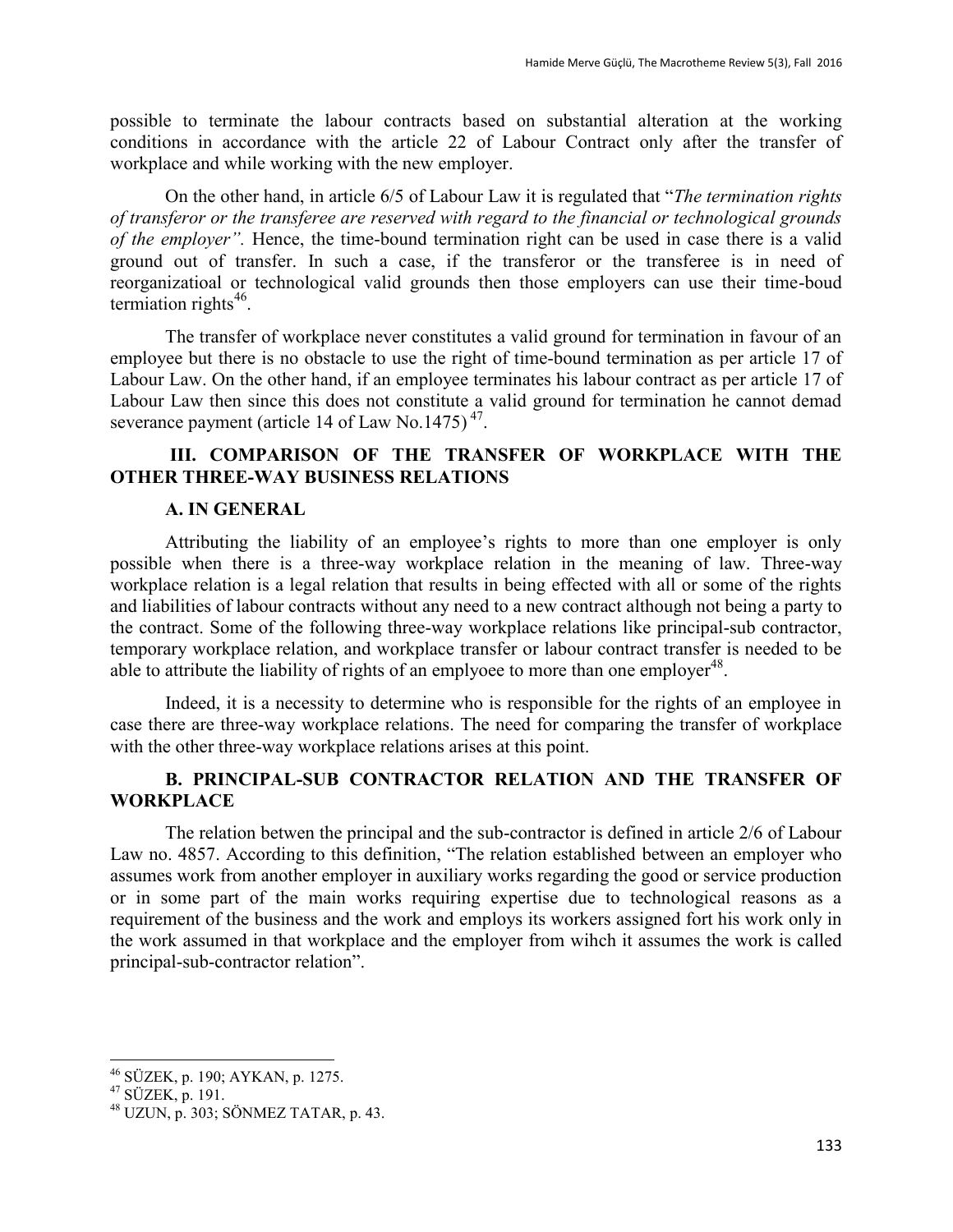Sub-contracting is a three-way workplace relation whose parts are the employees, principal and the sub-contractor. In this relation, the employees are the employees of subcontractor and there is no contractual relation with the principal $^{49}$ .

The relation between sub-contractor and the principal with the transfer of workplace is one of the discussed subjects under labour law. There are some opposing views in doctrine whether those two employers exclude each other during this relationship or not<sup>50</sup>.

The dominant view is that there is no exclusion between those two employers. The two employers serve to different targets<sup>51</sup>. At the partial transfer of a workplace, the transferred part is completely transferred to the transferee but in a sub-contractual relation there is a temporary relationship $52$ .

Sometimes it is possible to have the employee work for consistently changing subcontractors. In such a case, it is a problem whether those sub-contractor alterations will constitute a workplace transfer. If this is the situation, the doctrine and the Supreme Court orders that this is a workplace transfer and the latest sub-contractor is liable for the periods spent with the other sub-contractors before them<sup>53</sup>. The Supreme Court adjudges that if the materials in the workplace has been being procured by the principal and they remain constant but the employees continue to work for the new sub-contractor in each time then one part of that work continues to operate although there is no direct relation between the sub-contractors<sup>54</sup>. Alo the relation between the principal and the sub-contractor should be checked if it is fictitious. If there is a fictitous situation then it is impossible to attribute the situation as the transfer of one part of workplace as it is deemed there is no transfer of workplace between the sub-contractors<sup>55</sup>.

# **C. TEMPORARY EMPLOYMENT RELATIONSHIP AND TRANSFER OF WORKPLACE**

The temporary employment relationship that is also expressed as indentured relation is regulated in Labour Law No.b857. As per article 7 of Labour Law it is expressed as follows:"Temporary employment relationship occurs when the employer temporarily transfers a worker for employment on the condition that it is within the holding or in another workplace subsidary to the same group of companies or in works similar to the worker's current work, provided that he/she receives the written consent of the worker at the time of transfer."

The term "transfer" stated in this article must be considered as the transfer of employer's demand from employee to work and not as the transfer of labour contract.

 $\ddot{\phantom{a}}$ 

<sup>&</sup>lt;sup>49</sup> SÖNMEZ TATAR, p. 45.

<sup>50</sup> SÜZEK, p. 192.

<sup>51</sup> DOĞAN YENİSEY, p. 245; MOLLAMAHMUTOĞLU/ASTARLI/BAYSAL, p. 241.

<sup>52</sup> ÇANKAYA/ÇİL, p. 41; AYKAN, p. 1267.

<sup>&</sup>lt;sup>53</sup> SÜZEK, Isyeri Devri, p. 325; SÖNMEZ TATAR, p. 49; DULAY, p. 1389. The Supreme Court's decision in this direction for examine Y9HD., 12.6.2006, 37343/16607; Y9HD., 10.7.2006, 16499/20608 [\(www.legalbank.net](http://www.legalbank.net/) date of access: 11.4.2016). Y9HD., 22.7.2008, 20491/21645 ÇİL Şahin, İş Hukuku Yargıtay İlke Kararları, Ankara 2011, p. 133; ÖZKARACA Ercüment, İşyeri Devri Devirden Önce Doğan Borçlardan Sorumluluk Karar İncelemesi, Çalışma ve Toplum, 2009/1 (ÖZKARACA Karar İncelemesi), p. 140.

 $54$  SÖNMEZ TATAR, p. 49.

<sup>55</sup> UZUN, ÇANKAYA/ÇİL, p. 382.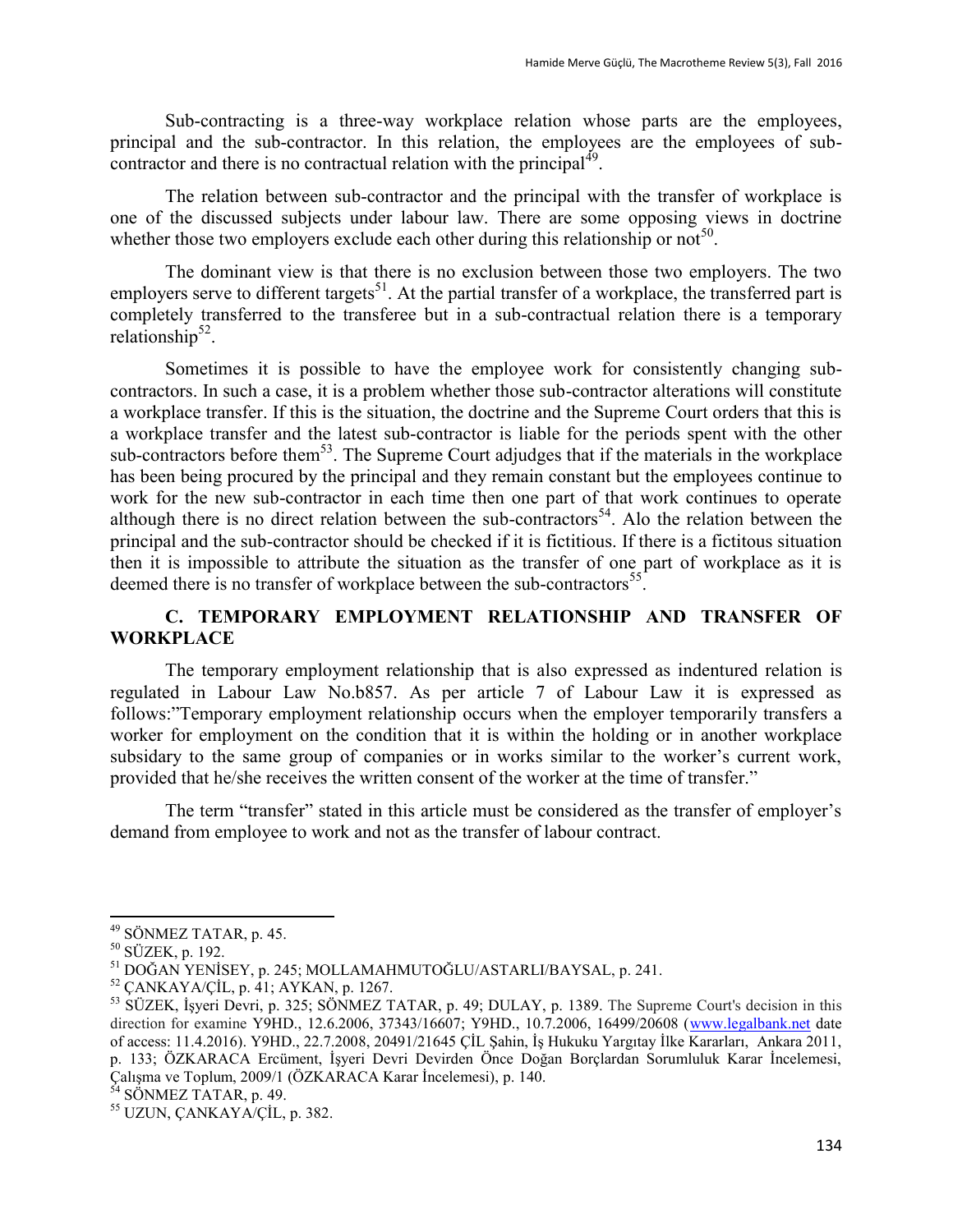The temporary workplace relation can be defined as the demand of employer from his employee to do the works defined in the labour contract made between them for another employer for a definite period of time by taking approvalm of the employee<sup>56</sup>.

The temporary workplace relation is a three-way relation that is established between the employer, the temporary employee, and the temporary employer. There are prominent differences between temporary workplace relation and the transfer of workplace. As it is clearly stated in the law, it is a must to provide the written will of employee during transfer to be able to establish a temporary workplace relation<sup>57</sup>. The written will is a term for validity and the oral will will not be valid. In case the temporary workplace relation is to be renewed then the written will of employee must also be provided. But while transfering the workplace, there is no need to look for the will of employee to be able to transfer the labour contract<sup>58</sup>.

There is another difference between workplace transfer and the temporary workplace relation and it is the continuity of capacity of employer. In a temporary workplace relationship, the employer transfers his right of demanding the works arising from labour contract made between them to an another employer but still keeps the capacity of being an employer during all times of this process<sup>59</sup>. In case the workplace is transferred, the transferor employer loses his capacity of being an employer and terminates the relation with the employee<sup>60</sup>. Since the capacity of being an employer is lost with the transfer, the transferor employer has no liability after the transfer for the receivables of employees $61$ .

In a temporary workplace relation, the employee must execute the jobs undertook with the contract for principal against the temporary employer although the labor contract is in effect with the principal. In accordance with the article 7 of Labour Law, the temporary employer with the principal is liable for the salaries, social security premiums, and surveillance of the employee during he period the employee provided service to him.

# **D. THE TRANSFER OF WORKPLACE WITH THE TRANSFER OF LABOUR CONTRACT**

The transfer of a labour contract is a new regulation under Turkish Code of Obligations Law No 6098. This regulation was designed to take place in Labour Law no.4857 before but it was cancelled during enacting in Grand Assembly<sup>62</sup>. A new provision that set forth the transfer of labour contract is put in effect under Turkish Code of Obligations Law No 6098. In article 429 under the paragraph with caption "The transfer of labour contracts" it is regulated that "a labour contract can be transferred to an another employer on the conditio that the approval of the employee is provided. With this transfer, the transfere becomes the new employer with all rights

<sup>56</sup> ÇANKAYA/ÇİL, p. 305; SÖNMEZ TATAR, p. 51; DULAY, p. 1388.

 $57$  SÖNMEZ TATAR, p. 51; UZUN, p. 306.

<sup>58</sup> UZUN, p. 306.

<sup>59</sup> SÖNMEZ TATAR, p. 54.

 $60$  UZUN, p. 306.

 $61$  ÖZKARACA, p. 112.

 $62$  SÖNMEZ TATAR, p. 55. Labour Law No. 4857 of the Scientific Committee draft text of the " transfer of the employment contract ". According to article m.7 provision, "employers who are part of an employment contract, the right to demand the appearance of the work with the consent of workers may permanently transfer to another employer. The business relationship between workers and employers with the transferor and the transferee employer transfer transaction ends all rights and employers' side won the title of an employment contract with debts. Labour Law  $6/2$ , also applies to the transfer of the employment contract.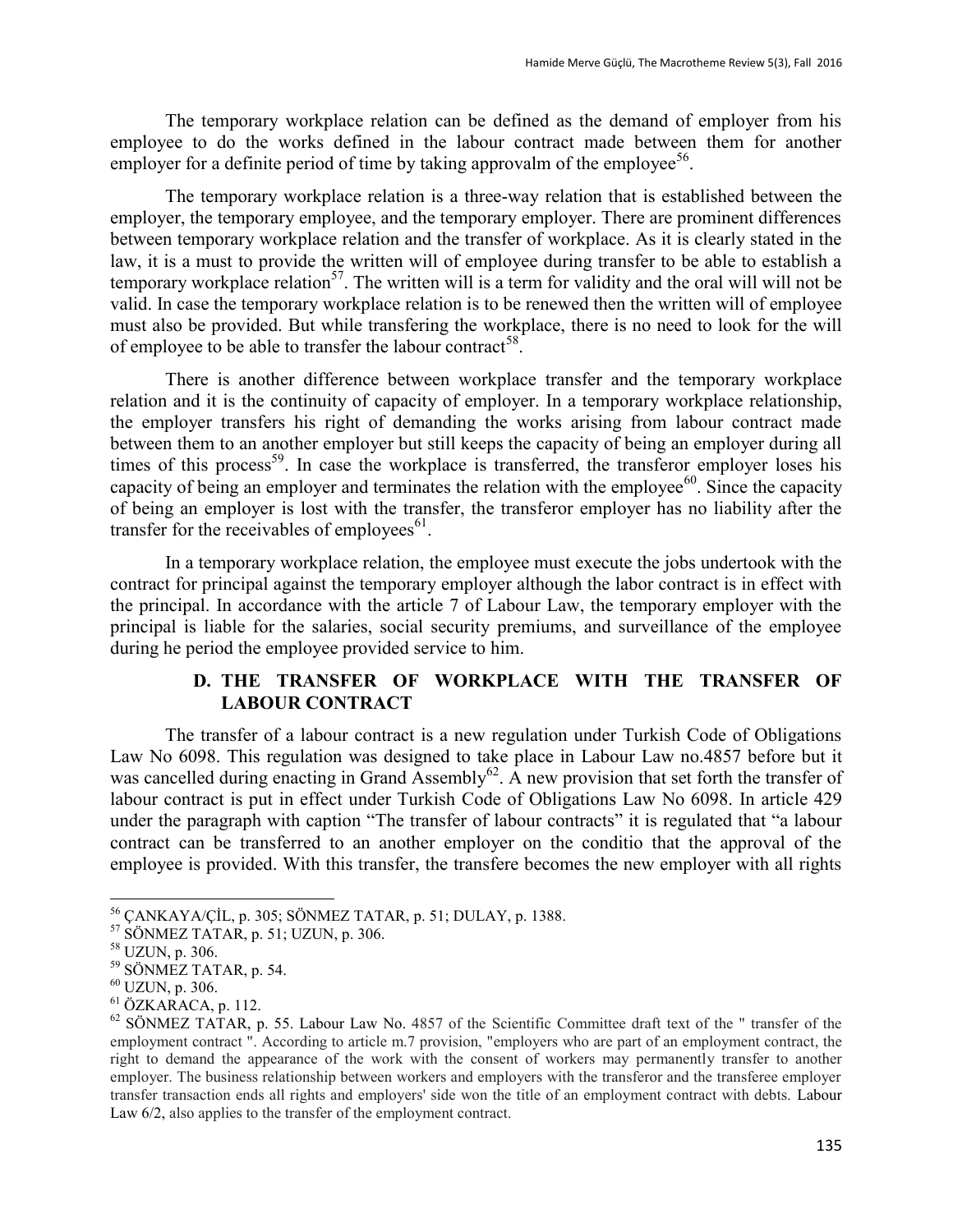and liabilities of the labour contract. In such a circumstance, the commencemet dates with the transferor is taken into consideration with regard to the service periods of that employee".

The transfer of a labour contract is under the concept of three-way workplace relation and the employee, the employer and the transferee employers are parties to this relation. This is a unique structure that borns the uninterrupted execution of service task of the employee against the transferee and also results in the transfer of all rights and liabilities of the transferor employer to the transferee employer with their capacity of being a party to the the transfer of workplace<sup>63</sup>.

The difference between the transfer of a labour contract and the transfer of a workplace is that the transfer is based on will and not on law whereas the difference between the temporary labour relations is that all rights and liabilities are also transferred with the capacity of being a party to the contract<sup>64</sup>. With the transfer based on will, the employer party is changed but the transferred labour contract is in effect with all of its provisions. Hence the transfer of contract results in succesio singularis<sup>65</sup>.

Getting the approval of an employee is the main difference between the voluntary transfer and legal transfer of a labour contract. To be able to transfer a labour contract, the wills of employee, transferor, and the transferee employers must concide.

## BIBLIOGRAPHY

ALPAGUT Gülsevil, İşyerinin Devri ve İş Sözleşmesinin Fesih Hakkı, İstanbul 2010

ALPAGUT Gülsevil, Türk Borçlar Kanununun Hizmet Sözleşmesinin Devri, Sona Ermesi, Rekabet Yasağı, Cezai Şart ve İbranameye İlişkin Hükümleri, Legal İSGHD, I. 31, 2011

ARSLANOĞLU M. Anıl, İş Sözleşmesinin İradi Devri ile İşverenin Değişmesi, Legal İSGHD, I. 10, 2006

AYKAN Ömer Yiğit, Avrupa Birliği ve Türk Hukukunda İşyerinin Devri Halinde İşçilerin Kazanılmış Haklarının Korunması, Legal İş Hukuku ve Sosyal Güvenlik Hukuku Dergisi, S. 3, I. 12, October 2006

BİRİNCİ UZUN Tuba, İşyerinin Devri Halinde İşçilerin Haklarının Korunması Bakımından 2001/23EC Sayılı Avrupa Birliği Yönergesi ile 4857 Sayılı İş Kanunu'nun Karşılaştırılması, TBB Dergisi I. 115, 2014

CENTEL Tankut, İşyerinin Bir Bölümünün Devrinde Fiziki Mekan, Sicil İş Hukuku Dergisi, I.9, March 2008

ÇANKAYA Osman Güven/ÇİL Şahin, İş Hukukunda Üçlü İlişkiler, Ankara 2011

ÇELİK Nuri/CANİKLİOĞLU Nurşen/CANBOLAT Talat, İş Hukuku Dersleri, Renovated 27. Edition, Beta, İstanbul, October 2014

ÇİL Şahin, İş Hukuku Yargıtay İlke Kararları, Ankara 2011

DOĞAN YENİSEY Kübra, İş Hukukunda İşyeri ve İşletme, İstanbul, Legal Yayıncılık, 2007

DULAY Dilek, İşyerinin veya Bir Bölümünün Devri, Legal İş Hukuku ve Sosyal Güvenlik Hukuku Dergisi, S. 8, I. 32, Y. 2011

ERDEM ÖZDEMİR Banu, İşyeri Devri Halinde İşverenlerin Hukuki Sorumluluğu, İstanbul 2009

 $\overline{a}$  $^{63}$  CANKAYA/CIL, p. 521; SÖNMEZ TATAR, p. 56; SÜMER, Uygulama, p. 76-77; DULAY, p. 1387.

<sup>64</sup> ALPAGUT, Gülsevil, Türk Borçlar Kanununun Hizmet Sözleşmesinin Devri, Sona Ermesi, Rekabet Yasağı, Cezai Şart ve İbranameye İlişkin Hükümleri, Legal İSGHD, I. 31, 2011, p. 920.

<sup>65</sup> ARSLANOĞLU M. Anıl, İş Sözleşmesinin İradi Devri ile İşverenin Değişmesi, Legal İSGHD, I.2006/10, p. 543.